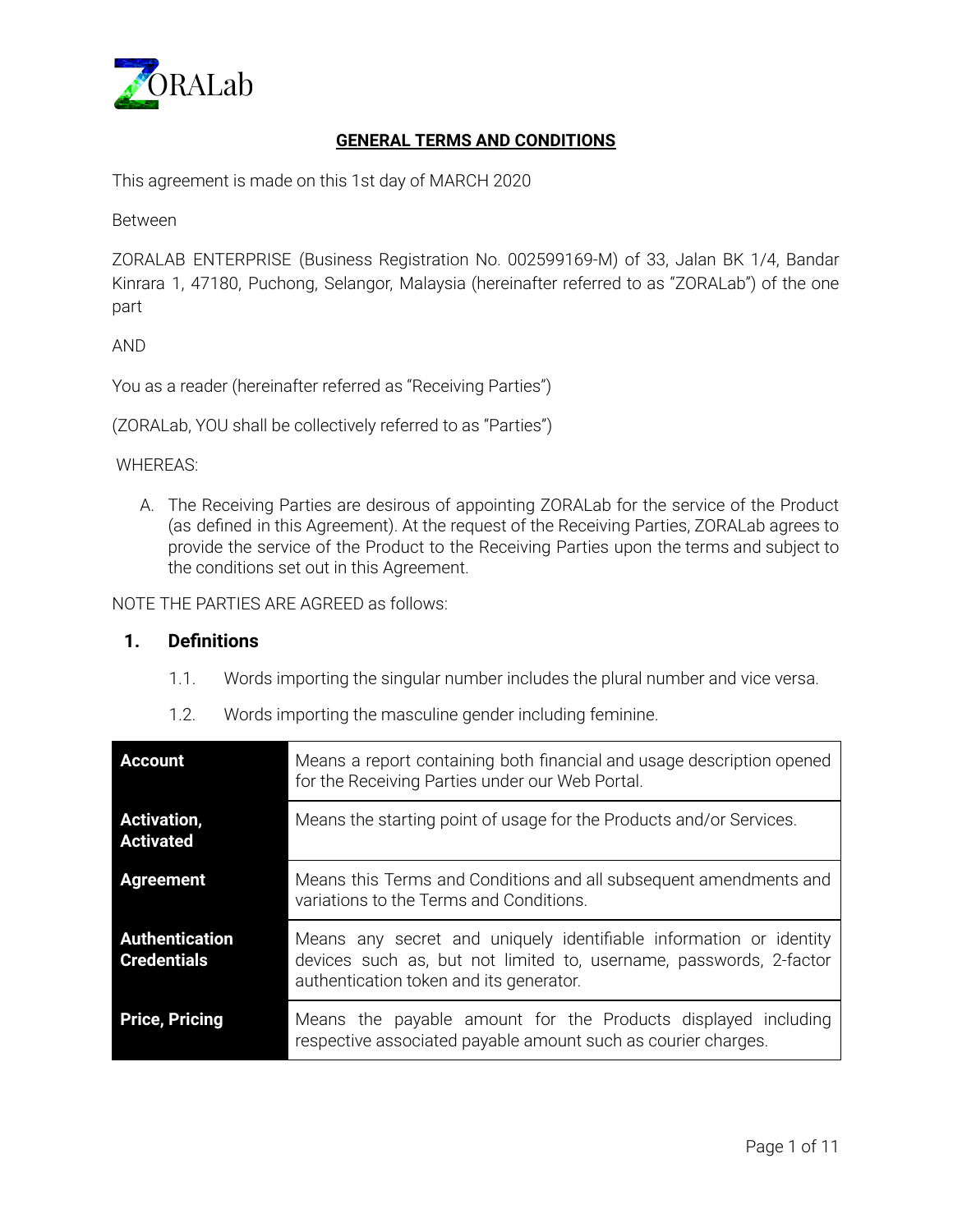

| <b>Content</b>        | Means a literary or artistic property (such as a book, title, writing,<br>artwork, images, movie, website, or musical composition) that is<br>capable of being printed, copied, sold, licensed, distributed, transformed<br>to another medium, translated, recorded or performed or otherwise use<br>(or not use) and to give it to another by will; and governed by copyright<br>laws. |
|-----------------------|-----------------------------------------------------------------------------------------------------------------------------------------------------------------------------------------------------------------------------------------------------------------------------------------------------------------------------------------------------------------------------------------|
| <b>Deposit</b>        | Means the payable amount for the Products in advance.                                                                                                                                                                                                                                                                                                                                   |
| <b>Notice</b>         | Means all official bill statements, receipts, notices, requests, notice of<br>demands, writ of summons, all other legal processes and/or other<br>communications/documents.                                                                                                                                                                                                             |
| <b>Payment</b>        | Means transactional financial amount payable through Payment<br>Method.                                                                                                                                                                                                                                                                                                                 |
| <b>Payment Method</b> | Means official and legit finance process exchange channels for<br>purchased Products and Services such as, but not limited to:<br>Bank Transfer & E-Wallet<br>1.<br><b>Credit Card</b><br>2.<br>3. Cash                                                                                                                                                                                 |
| PII                   | Means Personal Identifiable Information that can be used to distinguish<br>or trace an individual's identity, either alone or when combined with<br>other personal or identifying information that is linked or linkable to a<br>specific individual, not limited to biodata, behavioral data, and health<br>data.                                                                      |
| <b>Product</b>        | Means products made available via Web Portal but not limited to<br>open-source software, and service packages such as Shepherd<br>Program.                                                                                                                                                                                                                                              |
| <b>Service</b>        | Means additional services offered by ZORALab offered in conjunction to<br>the use of the Product.                                                                                                                                                                                                                                                                                       |
| <b>User Interface</b> | Means the interactive facilities designed for The Receiving Parties to<br>interact with the Product such as, but not limited to, website, web app,<br>mobile app, and smart devices.                                                                                                                                                                                                    |
| <b>Web Portal</b>     | Means www.zoralab.com and all its sub-pages.                                                                                                                                                                                                                                                                                                                                            |
| <b>Working Day</b>    | Means Malaysian Time for Mondays to Friday (half day) excluding<br>public holidays, Saturdays, Sundays and any unforeseen holiday<br>declared by the Federal Government of Malaysia.                                                                                                                                                                                                    |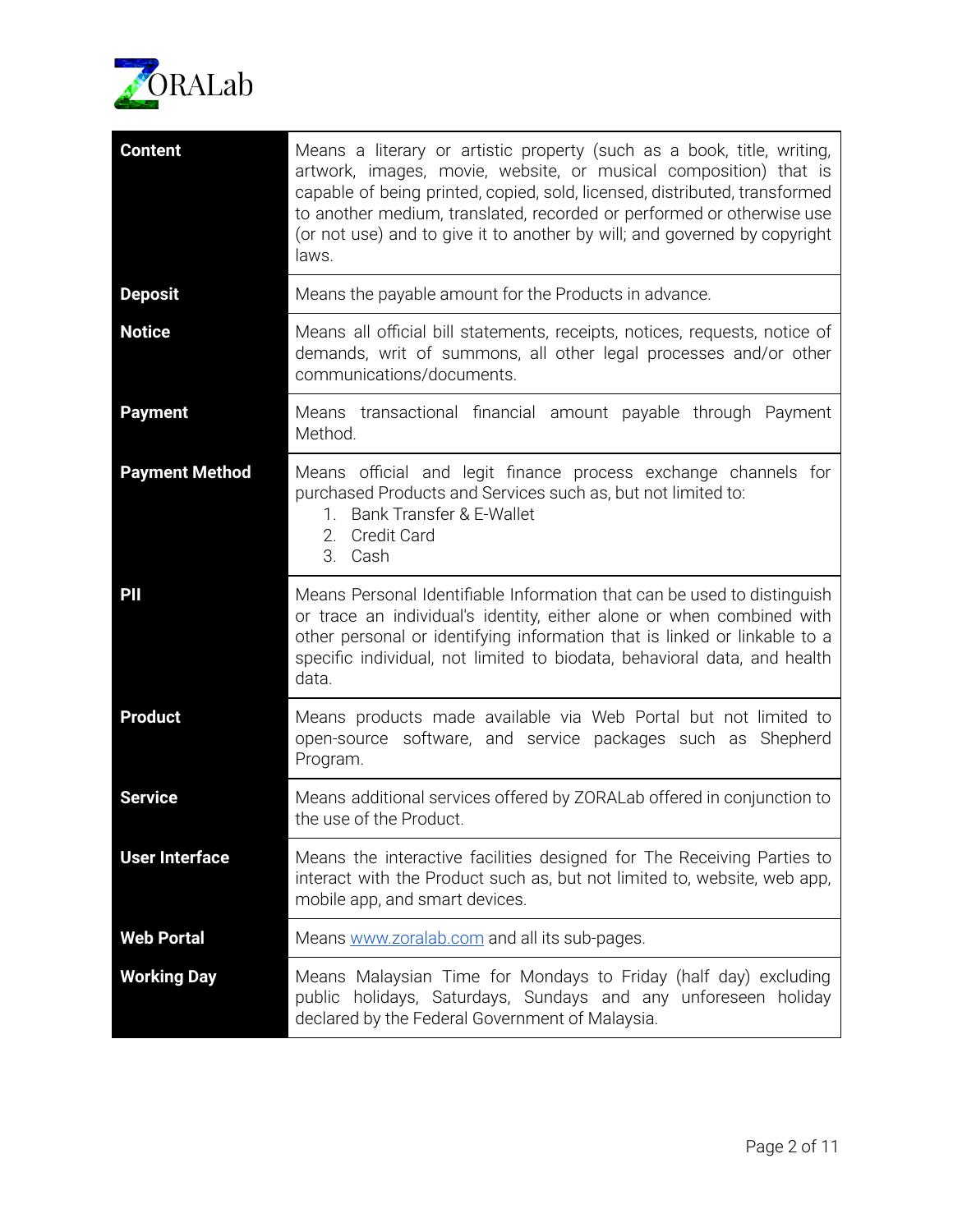

| <b>You or Yours</b> | Means the person/entity authorized to use ZORALab's Products and<br>Services subjected to these Terms and Conditions herein and/or an<br>entity of whatsoever description including but not limited to the<br>Receiving Parties, a sole proprietorship, a partnership, a body corporate<br>or otherwise governmental bodies and agencies of any kind established<br>under the laws, rules and/or regulations for the time being in force and<br>which may come into force; |
|---------------------|----------------------------------------------------------------------------------------------------------------------------------------------------------------------------------------------------------------------------------------------------------------------------------------------------------------------------------------------------------------------------------------------------------------------------------------------------------------------------|
| ZORALab, Us, Our    | Collectively means ZORALab Enterprise (002599169-M) or any of its<br>subsidiaries, affiliates or successors.                                                                                                                                                                                                                                                                                                                                                               |

# **2. Assignment and Tenure of Agreement**

- 2.1. The agreement shall be effective starting from the signing of this Agreement, shall be in-force until terminated according to these Terms and Conditions.
- 2.2. The Receiving Parties are not permitted to assign or novate any or parts of their rights and obligations under the Agreement to any party without ZORALab written approval.
- 2.3. ZORALab may assign or novate all or parts of the Agreement to any third-party by written notice without prior consent from the Receiving Parties and the Receiving Parties agree to make all subsequent payments (if applicable) to ZORALab as instructed in such further notice.

# **3. ZORALab's Rights**

- 3.1. ZORALab reserves the right to make any alteration or suspending of any parts of Product and Services without prior notice to the Receiving Parties and ZORALab shall not be liable for any loss or inconvenience to the Receiving Parties resulting therefrom.
- 3.2. ZORALab reserves the right at its absolute discretion to vary, add, or otherwise amend any part of the Terms of Conditions of the Agreement.
	- 3.2.1. The Receiving Parties will be given written notice of such amendments.
	- 3.2.2. The Receiving Parties continued use of Products and Services after the effective date of the variation, changes, or amendments to the Terms and Conditions of the Agreement and the same shall constitute an unconditional acceptance of such variation, changes or amendments by the Receiving Parties.
- 3.3. In order to protect the Receiving Parties and ZORALab from transactions and identity fraud, ZORALab reserves the right, at its absolute discretion, not to communicate through suspicious channels or to ship goods to certain addresses.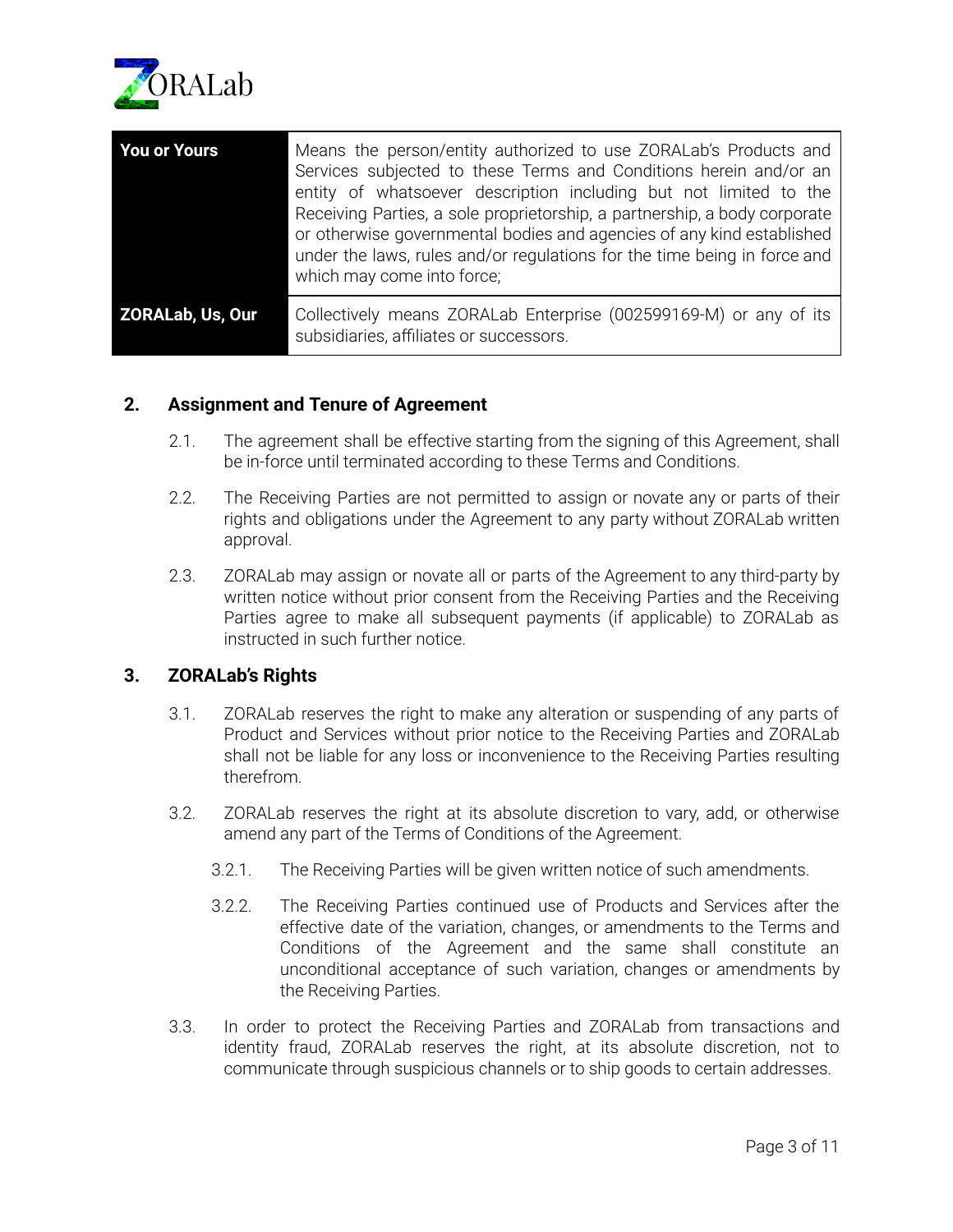

- 3.4. ZORALab reserves the right to refuse permission to use the Products and Services to any individual or company for any reason, and may do so without notice.
- 3.5. ZORALab reserves the right to review the Receiving Parties conducts and contents on compliances with Terms and Conditions from the usage of the Products and Services.

## **4. Personal Identifiable Information**

4.1. The Receiving Parties acknowledge and give consent to ZORALab to use and/or disclose the personal identifiable information ("PII") in accordance with the Personal Data Protection Act 2010.

## **5. The Receiving Parties' Responsibilities**

- 5.1. The Receiving Parties SHALL:
	- 5.1.1. Provide accurate and complete PII to ZORALab and inform ZORALab immediately of any changes to the Receiving Parties' PII including electronics and physical addresses and/or employment or business;
	- 5.1.2. Only use the Products and Services for its specified purposes;
	- 5.1.3. Complies to Notices and instructions provided by ZORALab;
	- 5.1.4. Be responsible for all equipment and software necessary to use the Products and Services and for the security and integrity of all information data transmitted, disclosed, and/or obtained via the use of our Products and Services.
	- 5.1.5. Agrees, consents, allows and has no objections to ZORALab in extracting PII or any other data required to be used as evidence in court when necessary.
	- 5.1.6. Be responsible for all usage and charges for the Products and Services, including to payment and service charges and any related charges related to ZORALab pursuant to this Agreement in a timely manner.
	- 5.1.7. Be responsible for protecting any, but not limited to, username, passwords, 2-factor authentication token and its generator (collectively known as "Authentication Credentials") at all times and not releasing to other entities such as third-party or any person.
	- 5.1.8. Notify ZORALab immediately for any unauthorized usage and/or access to the Receiving Parties' PII and authentication credentials and all its activities.
	- 5.1.9. Notify ZORALab immediately for any compromised Authentication Credentials.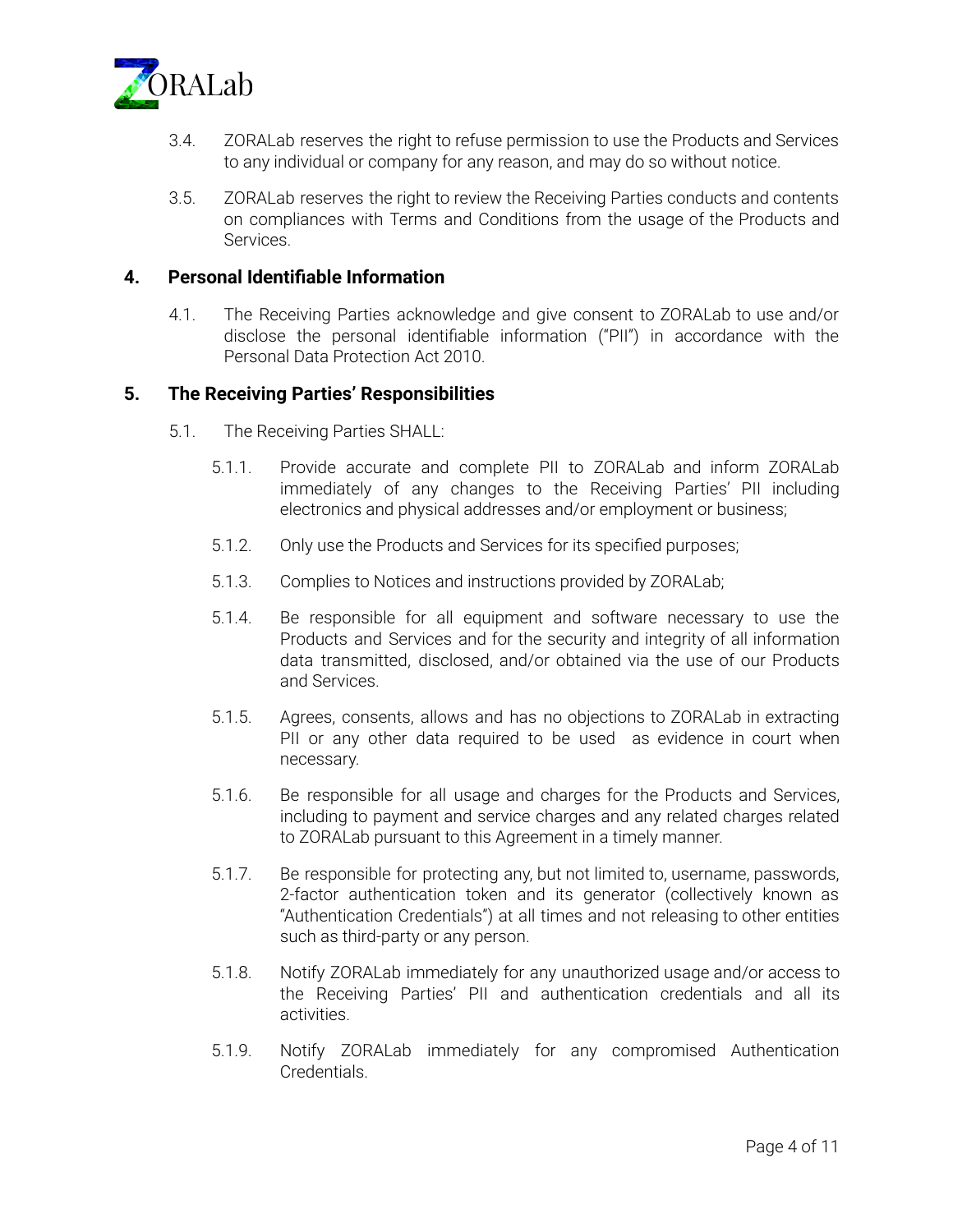

- 5.1.10. Comply with all applicable laws of Malaysia related to the use of the Products and Services.
- 5.1.11. Take responsible steps to prevent fraudulent, improper, or illegal use of the Products and Services.
- 5.1.12. Cease to utilize the Products and Services as may be required by ZORALab.
- 5.1.13. Indemnify and shall keep ZORALab indemnified from any loss, damage, liability or expense arising from any claims from libel, privacy and/or copyright infringement, patent, breach of confidence, or breach of any law or regulations whatsoever arising from data transmitted, received or stored via the Products and Services or part thereof and for all claims arising from the Receiving Parties unauthorized use or exploitation of the Products and Services.
- 5.1.14. Comply with the Terms and Conditions of this Agreement.
- 5.1.15. If the Receiving Parties are below 18 years old, that Receiving Party shall require his/her parent or legal guardian's permission to use any ZORALab Products and Services.
- 5.2. The Receiving Parties SHALL NOT:
	- 5.2.1. Bypass, remove, deactivate, impair, descramble, decipher, decompile, disassemble, or reverse engineer any part of the Products and Services.
	- 5.2.2. Use, display, mirror or frame any individual elements or whole Web Portal and its contents, ZORALab's name, any ZORALab's trademark, logo or other proprietary information without ZORALab's express consent.
	- 5.2.3. Attempt to probe, scan, breach, or test any vulnerability including security or authentication measures of ZORALab systems or network communications without explicit written approval.
	- 5.2.4. Attempt to interfere with ZORALab and its customers from proper use and actions such as sending malware, overloading, flooding, spamming, or mail-bombing.
	- 5.2.5. Collect and/or store any PII from any ZORALab assets without written approval.
	- 5.2.6. Impersonate or misrepresent any person or entity including ZORALab.
	- 5.2.7. Create, recreate, distribute, or advertise index of any significant portions of the Products and Services without ZORALab written approval.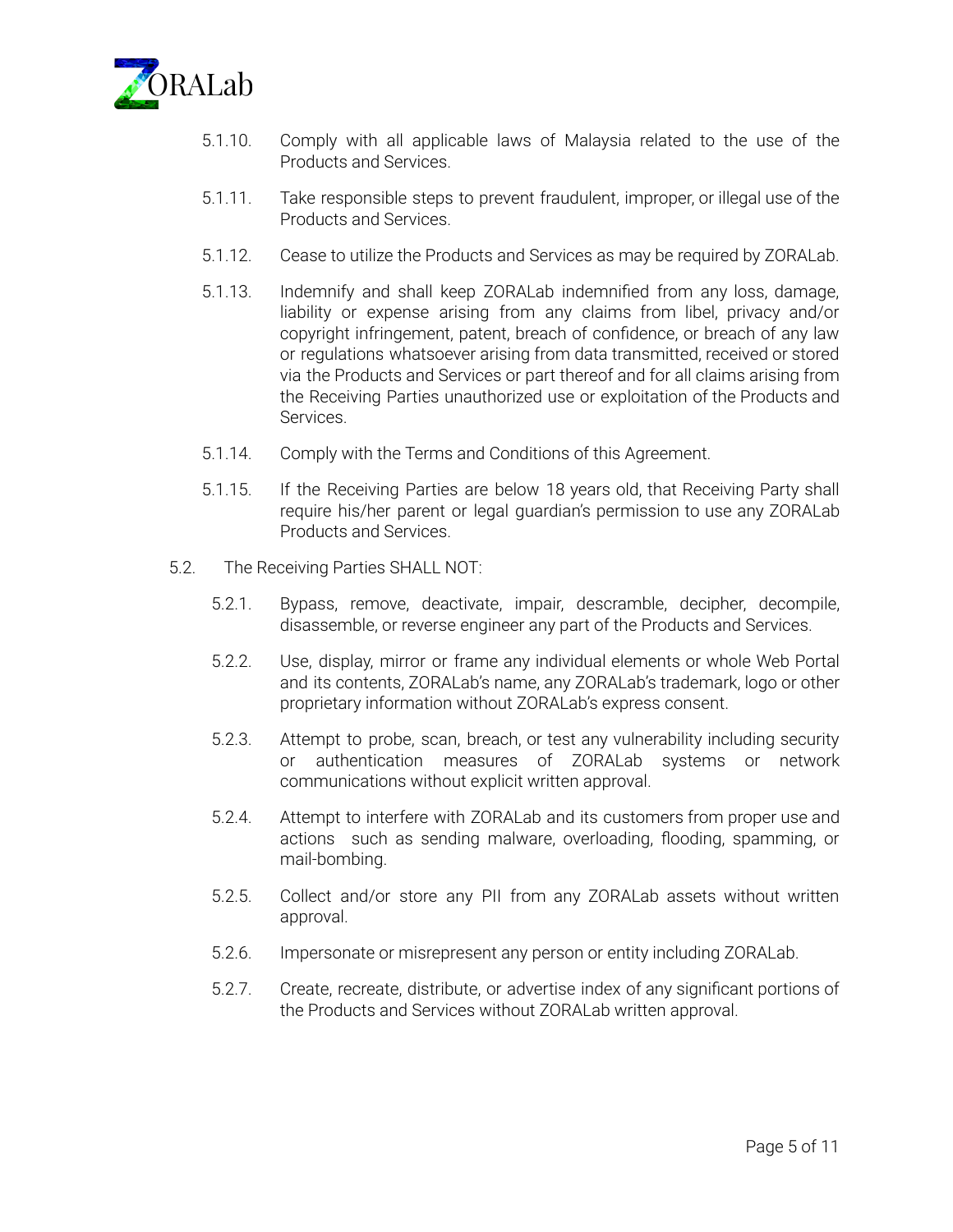

# **6. ZORALab Liability**

- 6.1. ZORALab shall not be liable to the Receiving Parties or anyone else for any direct, indirect, special, exemplary, and consequential types of losses, injury, damages or whatsoever including but not limited to lost of use, data, revenue or profits, in actions of contract, negligence or other actions arising out or in connection with the use of Products and Services.
- 6.2. ZORALab shall not be responsible or liable to any link to third party's Content which clicked/activated by the Receiving Parties from any User Interfaces provided by ZORALab.
- 6.3. ZORALab shall not be liable for, and the Receiving Parties agree to indemnify ZORALab against all claims, losses, liabilities, proceedings, demands, costs, and expenses, including legal fees which may result or which ZORALab may sustain in connection with or arising from the Product and Services used by the Receiving Parties.
- 6.4. Without prejudice to the forgoing, in the event of a court or tribunal holds ZORALab liable for any breach or default by ZORALab, the Receiving Parties agree that the amount damages payable by ZORALab to the Receiving Parties shall not at any time exceed the sum of MYR300.00 notwithstanding any order, decree, or judgement obtained by the Receiving Parties.
- 6.5. Without limiting the generality of any provision in this Agreement, ZORALab shall not be liable for any failure to perform its obligations herein caused by an act of God, insurrection or civil disorder, military operations, act of terrorism, emergency, acts or omission of Goverment, or any competent authority, labour trouble or industrial disputes of any kind, fire, lightning, subsidence, explosion, floods, acts of omission of persons or bodies for whom ZORALab has no control over or any cause outside ZORALab's reasonable control.
- 6.6. The Products and Services may occasionally be affected by interference caused by objects beyond ZORALab's control such as radio interferences, room temperature fluctuation, power disruptions, and weather conditions. In the event of such interference, ZORALab shall not hold liable for any inability to use or access Products and Services.

# **7. Proprietary Rights, Licenses, and Restrictions**

7.1. All Contents in and to the Products and Services are owned by ZORALab. Such rights are protected by Malaysian copyright laws, other applicable copyright laws, and international treaty provisions. ZORALab retains all rights not expressly granted herein.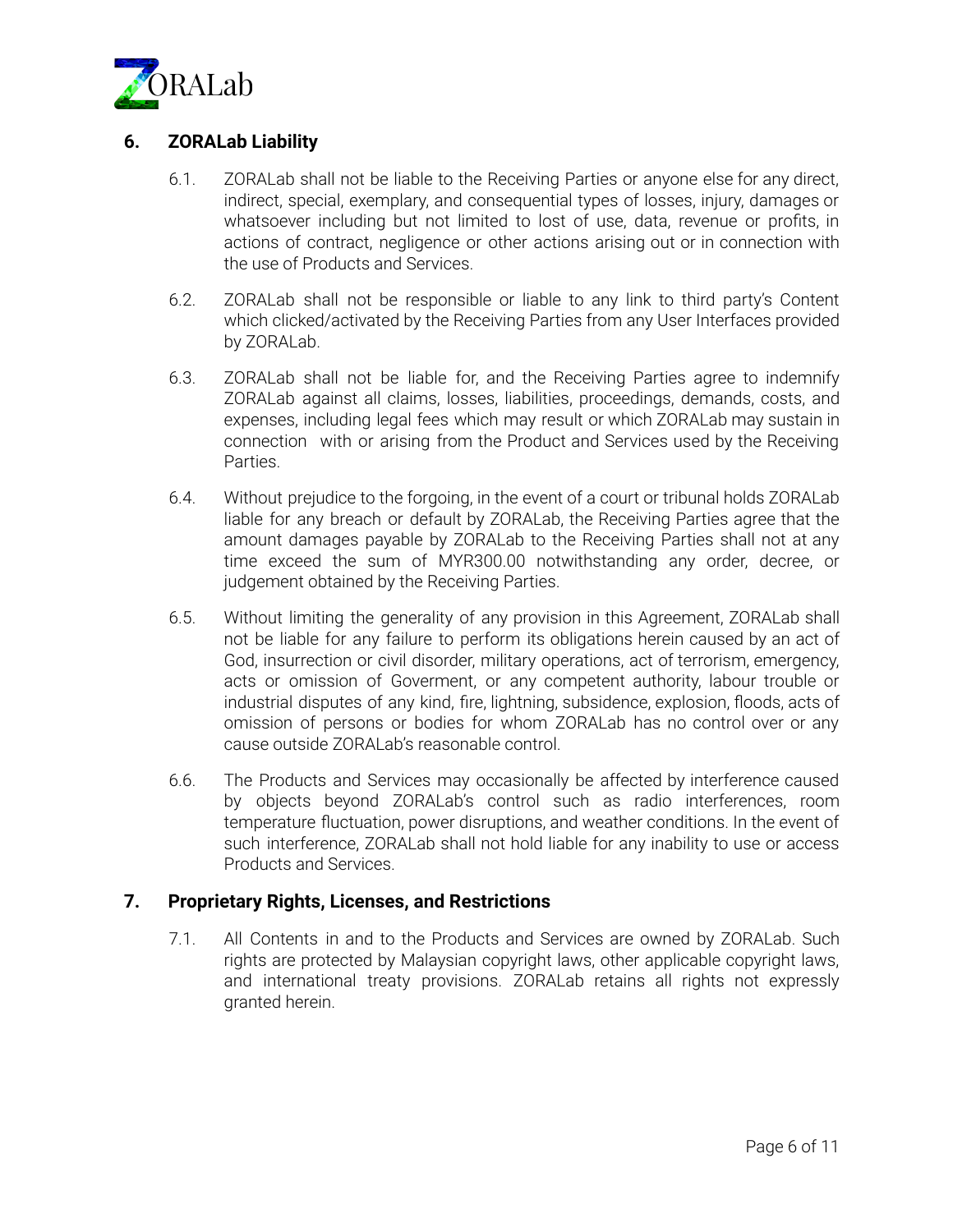

- 7.2. Except where Content is expressly stated to the contrary all persons featured in the Products and Services are in no way associated, linked or affiliated with ZORALab and the Receiving Parties should not rely on the existence of such connection or affiliation. Any trademarks/names featured on the Products and Services are owned by the respective trademark owners and any assertion is no way are endorsed by or connected to ZORALab.
- 7.3. ZORALab grants the Receiving Parties a limited access to make personal, non-commercial use of the Contents from the Products and Services with the adherence to the Terms and Conditions herein.

## **8. Governing Laws**

8.1. The Agreement shall be governed and constructed in accordance with the laws of Malaysia, excluding conflict of law rules. Parties agree to submit to the exclusive jurisdiction of Malaysian courts.

#### **9. Notices**

- 9.1. All Notices to be given to by ZORALab under the Agreement will be in writing sent to the Receiving Parties last known electronics and/or physical address.
- 9.2. All Notices to be given by the Receiving Parties to ZORALab under the agreement must be in writing and sent to the following electronic email addresses:
	- 9.2.1. [hello@zoralab.com](mailto:hello@zoralab.com) and/or,
	- 9.2.2. [legal@zoralab.com](mailto:legal@zoralab.com)
- 9.3. All Notices given by ZORALab to the Receiving Parties pursuant to this clause shall be deemed to have served if:
	- 9.3.1. Sent by registered post, on the third Working Day after the date of posting irrespective of whether it is returned or undelivered;
	- 9.3.2. Sent by ordinary post, on the fifth Working Days after the date of posting irrespective of whether it is returned undelivered;
	- 9.3.3. Sent by email post, upon emailing out;
	- 9.3.4. Hand delivered, upon delivery;
	- 9.3.5. Sent by facsimile, upon successful completion of transmission as evidence by a transmission report;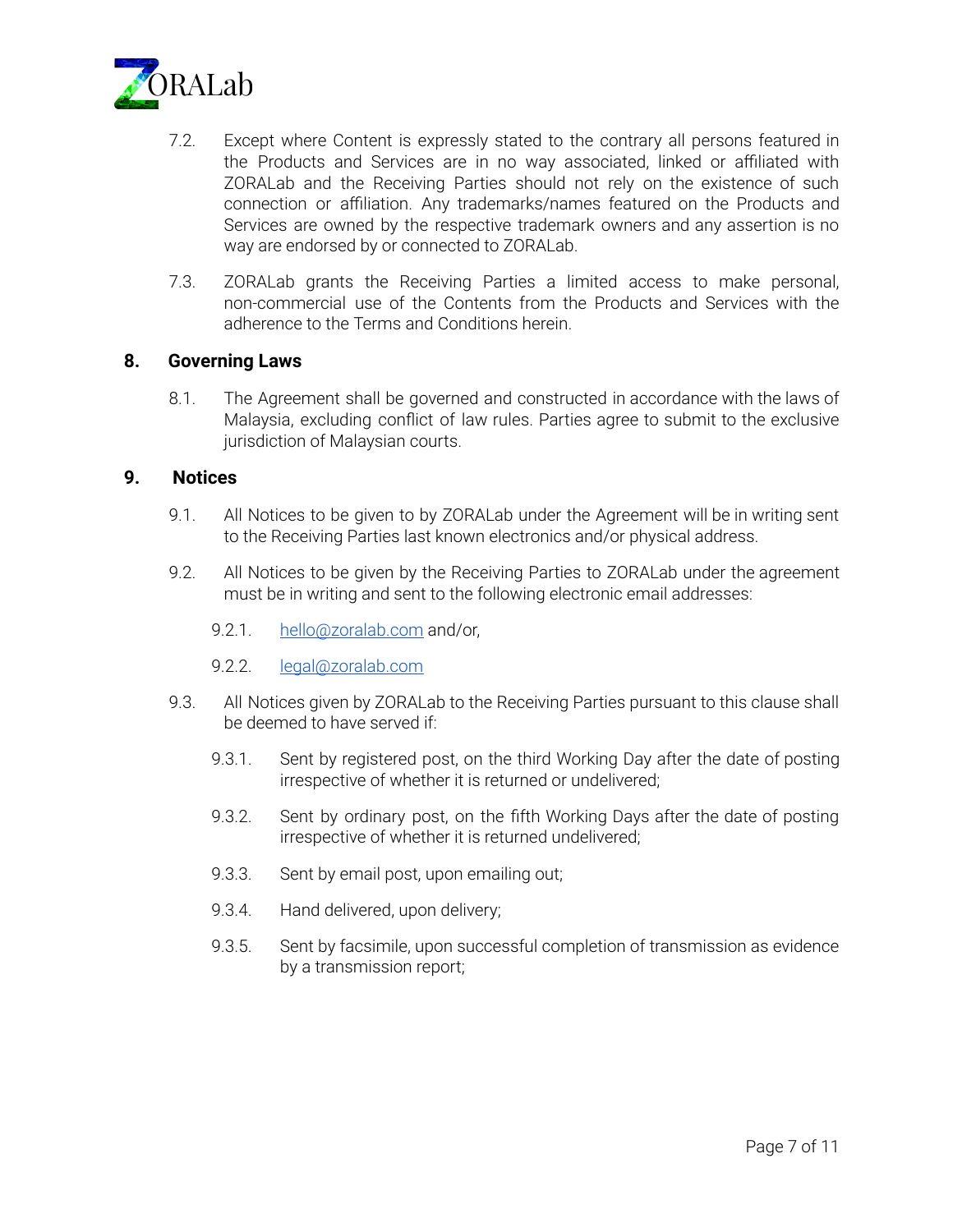

# **10. Suspension or Terminations**

- 10.1. The Receiving Parties may at any time terminate the Agreement by giving ZORALab prior written notice. The Products and Services shall be deemed terminated within 5 Working Days from the receipt of the termination notice by ZORALab.
- 10.2. ZORALab reserves the right to cancel, withdraw, terminate, or suspend the Products and Services for any reason whatsoever at its sole discretion by the way of a written notice to the Receiving Parties and the Receiving Parties agree that ZORALab shall not be liable for such cancellation, withdrawal, termination, and suspension.

#### **11. Product Availability and Specifications**

- 11.1. ZORALab does not represent nor warrant the descriptions of the Product in ZORALab are accurate and complete.
- 11.2. The Products sold are subjected to availability and ZORALab will not be charged for Products that are unavailable.
- 11.3. Once the Product and Service is sold out, its notification of the unavailability will be made on the Web Portal at the earliest opportunity.
- 11.4. By purchasing the Product, it is deemed to the agreement of the terms and conditions of the relevant ZORALab's Product.

## **12. Product Pricing**

- 12.1. The Receiving Parties shall be charged for each purchase of the Products based on the respective Charges prominently displayed at the Web Portal.
- 12.2. Notwithstanding the Charges imposed in Clause 12.1 above, the Receiving Parties shall be charged with:
	- 12.2.1. Standard shipping or handling charges prescribed by ZORALab at the point of purchase.
- 12.3. ZORALab endeavours to provide current and accurate information on the Web Portal. Nevertheless, misprints and other errors may occur. Accordingly, ZORALab reserves the rights to change prices, fees, and changes of the Products made available via Web Portal at any time and from time to time without any notice of liability.

#### **13. Payments**

13.1. ZORALab accepts payment via available Payment Method in Malaysian Ringgit for the purchase of a Product.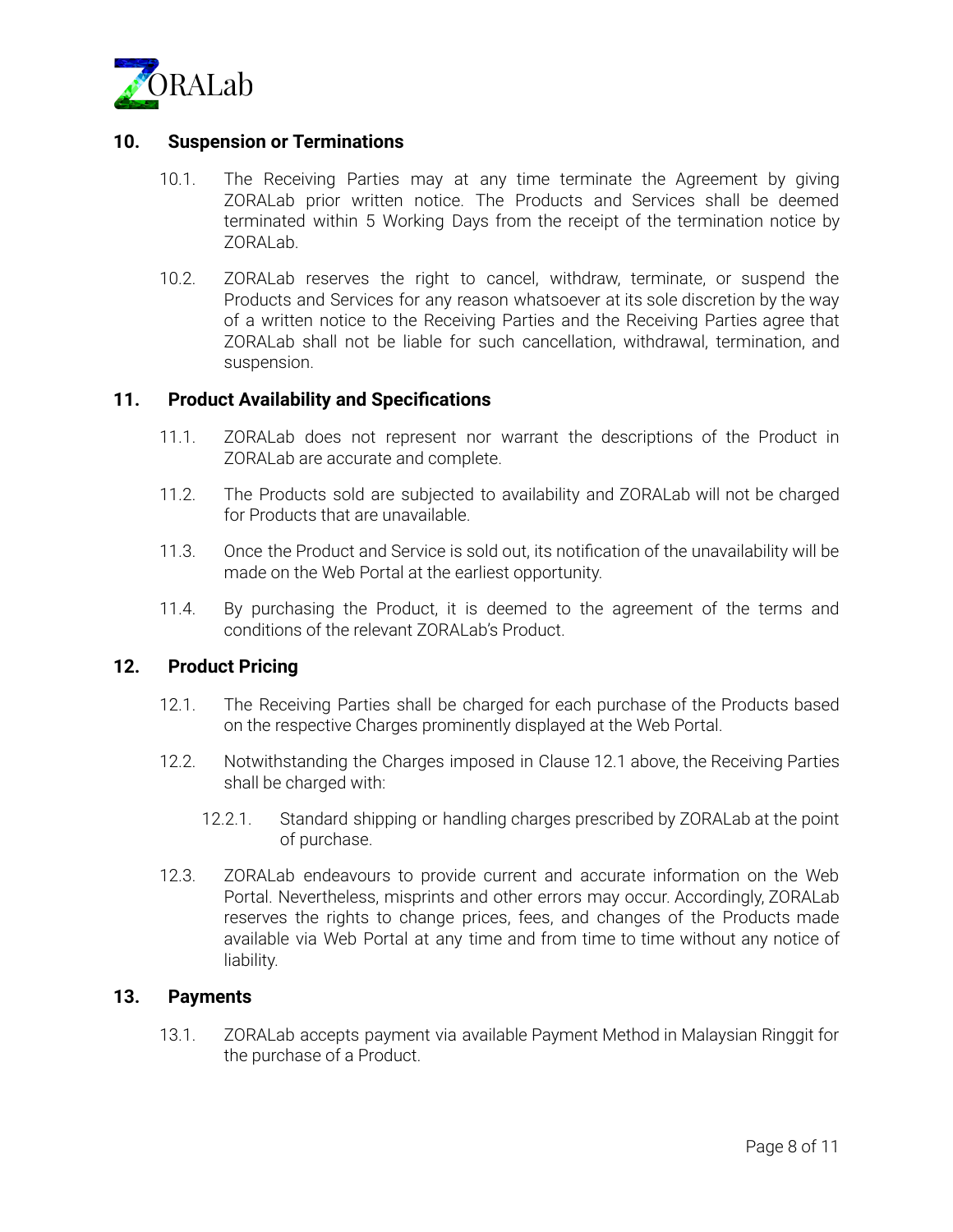

- 13.2. ZORALab shall have absolute right to suspend or terminate any purchase that is illegal and unauthorized.
- 13.3. By making an offer to buy a Product, ZORALab is authorized to transmit or to obtain information (including updated information) including, but not limited to, the credit card number or credit reports, authenticate of the identity, validate the credit card, obtaining an initial credit card authorization, and to authorize individual purchase transactions from third parties from time to time.
- 13.4. In the event that the Payment Method is rejected by the issuing Bank or financial institutions, ZORALab shall not be liable for any claims, demands, disputes, or losses resulting from the rejection.
- 13.5. ZORALab will take responsible care, as long as it is within ZORALab's power to do so, to keep the purchase details and payments secure, but will not be liable for any losses on unauthorized access by any third parties.

## **14. Deposit**

- 14.1. ZORALab may request for advance payment for registration of the Product [which may include without limitation a refundable deposit ("Deposit")].
- 14.2. ZORALab reserves the right to utilise the Deposit to offset any amount due to ZORALab including but not limited to any outstanding Payment ("Payment") under any of the Receiving Party's Account.
- 14.3. Subject to Clause 14.2 above, any balance of Deposit will be returned within four (4) months from the date of termination of the Agreement, subject to the deduction of any amount claimed by ZORALab in the event of the breach of any clause of the Agreement.

# **15. Shipping Policy**

- 15.1. All deliveries of the Products will be made by ZORALab fulfillment partner or any other courier services as may be appointed by ZORALab from time-to-time and ZORALab is unable to control their delivery times.
- 15.2. ZORALab will use commercially reasonable efforts to deliver the Product as quickly as possible and within the time period indicated.
- 15.3. Once the Products is dispatched, the Receiving Parties will receive an email notification about the delivery alongside its tracking methods.
- 15.4. All parcels will be delivered to the address specified in the confirmed order. Third-party collection of the Product is not allowed.
- 15.5. Shipping address cannot be changed after the payment is done.
- 15.6. ZORALab shall not be held liable for delivery to the wrong address due to incorrect information provided by the Receiving Parties.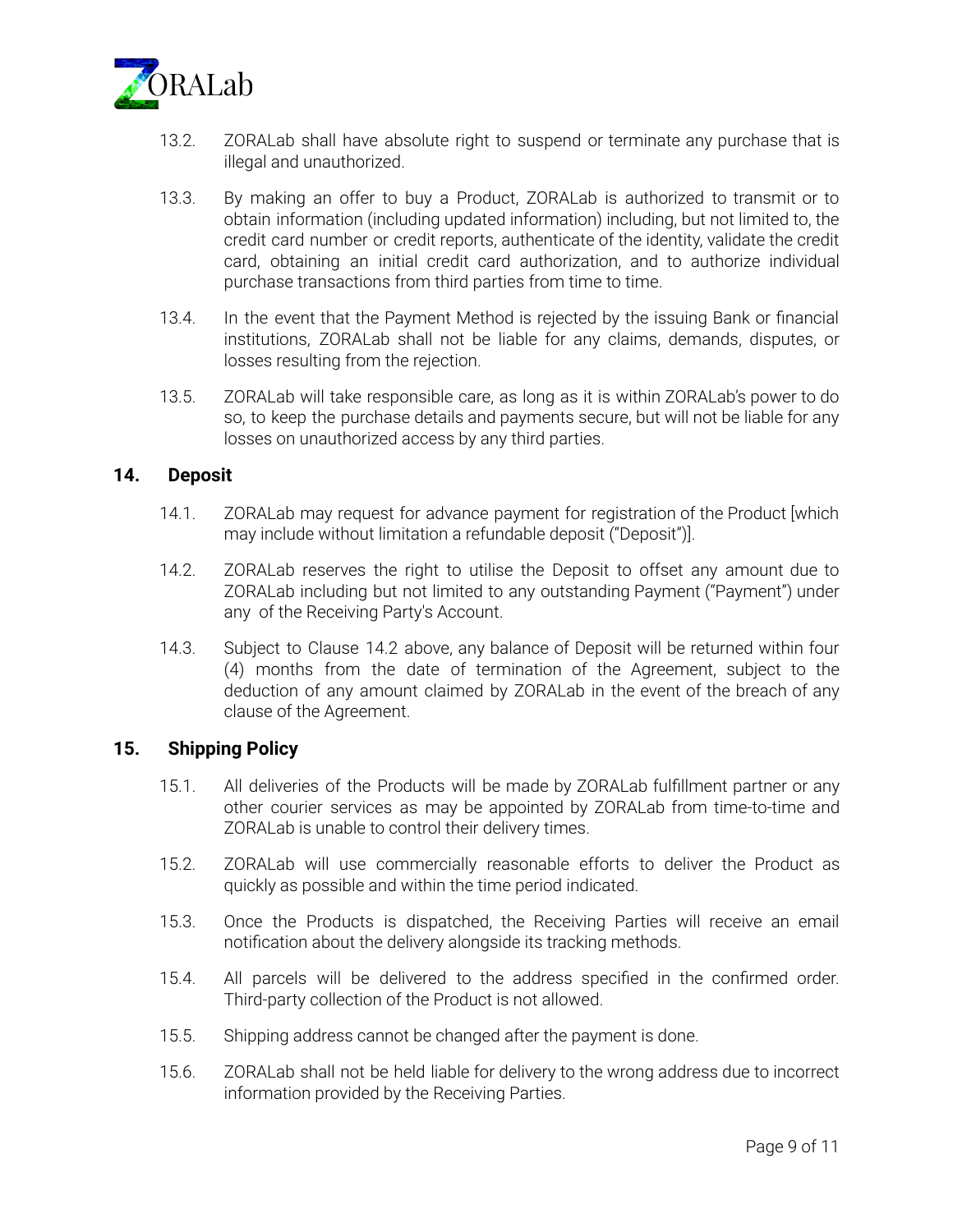

- 15.7. Products not delivered after 3 times will be returned to the courier agency collection carrier and need to self-collect within the specified collection date by the said courier agency. Additional fees may be imposed if additional delivery is required.
- 15.8. All non-delivered, uncollected, and unclaimed Products within the specified self-collection date will be returned to ZORALab and no refund will be given.
- 15.9. Shipping charges are determined by the courier agency, which are determined by Product's packet size, weight, and delivery location.
- 15.10. Risk of loss and damages of the Products will be passed on the date when the Products have been delivered out.

#### **16. Claims and Warranty**

- 16.1. In the event of claims, the original receipt and/or any relevant Notice, and assets if any in full original packaging must be produced back to ZORALab's office or manufacturers' service centre.
- 16.2. All Products sold on the Web Portal are subjected to the relevant manufacturer's warranty.
- 16.3. Any warranty or claims is void if:
	- 16.3.1. breached the terms of any manufacturers' warranty such as, but not limited to, damaged devices due to negligence, unauthorized usage, services, repairs, and alterations.
	- 16.3.2. breached the terms of warranty of the Product such as, but not limited to, damaged devices due to negligence, unauthorized usage, services, repairs, and alterations.

## **17. Miscellaneous**

- 17.1. No rule of construction or interpretation shall apply to prejudice the interest of the party preparing the Agreement.
- 17.2. The Agreement constitutes the entire agreement between the parties concerning the subject matter herein and supersedes all previous agreements, understanding, proposals, representations, and warranties relating to the subject matter.
- 17.3. Those clauses which by their nature would survive the termination of the Agreement shall so survive.
- 17.4. Time whenever referred to in this Agreement shall be of the essence.
- 17.5. The Agreement shall be binding on and shall inure for the benefit of each party's permitted assigns, successors in title, personal representatives, executors, and administrators.